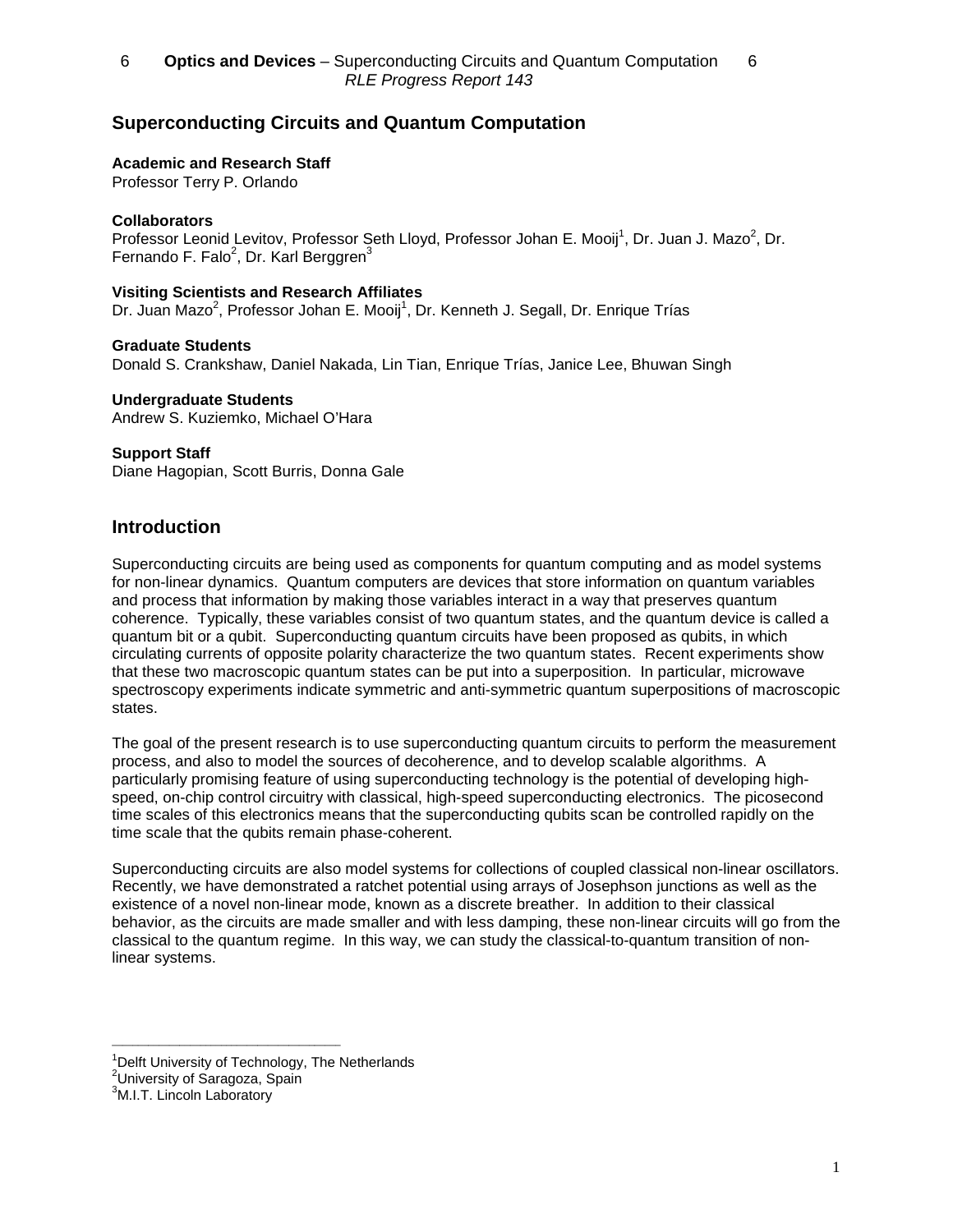# **1. Superconducting Persistent Current Qubits**

# **Sponsors**

NSA and ARDA under ARO Grant DAAG55-98-1-0369

# **Project Staff**

Lin Tian, Donald S. Crankshaw, Daniel Nakada, Caspar H. van der Wal<sup>1</sup>, Professor Leonid Levitov, Professor Seth Lloyd, Professor Johan E. Mooij<sup>1</sup>, Professor Kees Harmans<sup>1</sup>, Alexander C.J. ter Haar<sup>1</sup>, Frank K. Wilhelm<sup>1</sup>, Raymond N. Schouten<sup>1</sup>, Professor Terry P. Orlando

Quantum computers are devices that store information on quantum variables such as spin, photons, and atoms, and process that information by making those variables interact in a way that preserves quantum coherence. Typically, these variables consist of two-state quantum systems called quantum bits or 'qubits'. To perform a quantum computation, one must be able to prepare qubits in a desired initial state, coherently manipulate superpositions of a qubit's two states, couple qubits together, measure their state, and keep them relatively free from interactions that induce noise and decoherence.

We have designed a superconducting qubit that has circulating currents of opposite sign as its two states. The circuit consists of three nano-scale aluminum Josephson junctions connected in a superconducting loop and controlled by magnetic fields.



**FIGURE 1.** (a) SEM image of the persistent current qubit (inner loop) surrounded by the measuring dc SQUID. (b) a schematic of the qubit and measuring SQUID, the x's mark the Josephson junctions. (c) The energy levels for the ground state (blue line) and the first excited state of the qubit versus applied flux. The double well potentials are shown schematically above. The lower graph shows the circulating current in the qubit for both states as a function of applied flux. The units of flux are given in terms of the flux quantum.

\_\_\_\_\_\_\_\_\_\_\_\_\_\_\_\_\_\_\_\_\_\_\_\_\_\_\_\_\_\_\_\_\_\_\_\_\_\_\_\_\_\_\_\_

<sup>&</sup>lt;sup>1</sup>Delft University of Technology, The Netherlands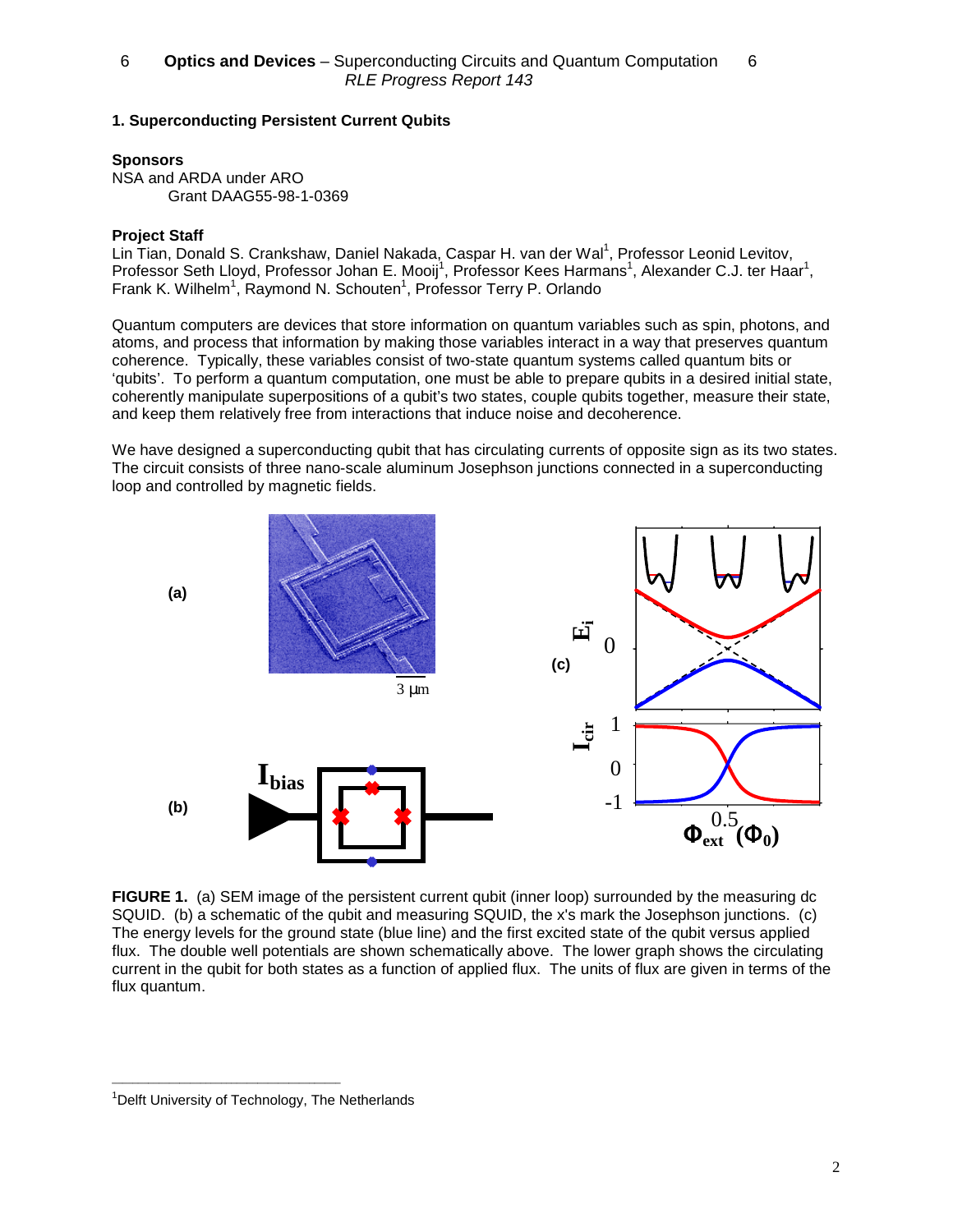Figure 1a shows a SEM image of the persistent current qubit (inner loop) and the measuring dc SQUID (outer) loop. The Josephson junctions appear as small "breaks" in the image. A schematic of the qubit and the measuring circuit is shown in Figure 1b, where the Josephson junctions are denoted by x's. The qubit loop is 5  $\times$  5  $\mu$ m<sup>2</sup> with aluminum-oxide tunnel junctions, microfabricated at the TU Delft, by a shadow evaporation technique. (This is in contrast to the samples fabricated at MIT's Lincoln Laboratory that are made in niobium by photolithographic techniques on a trilayer of niobium-aluminum oxideniobium wafer.) The capacitance of the junction is estimated to be about 3 fF and the ratio of the Josephson energy to the charging energy is about 40. The inductances of the inner qubit loop and the outer measuring loop are about 11 and 16 pH respectively, with a 7 pH mutual inductive coupling.

The energy levels of the ground state (blue line) and the first excited state (red line) are shown in Figure 1c near the applied magnetic field of 0.5  $\Phi_0$  in the qubit loop. Classically the Josephson energy of the two states would be degenerate at this bias magnetic field and increase and decrease linearly from this bias field, as shown by the dotted line. Since the slope of the E versus magnetic field is the circulating current, we see that these two classical states have opposite circulating currents. However, quantum mechanically, the charging energy couples these two states and results in a energy level repulsion at  $\Phi_{\text{ext}} = 0.5$  $\Phi_0$ , so that there the system is in a linear superposition of the currents flowing in opposite directions. As the applied field is changed from below  $\Phi_{ext} = 0.5 \Phi_0$  to above, we see that the circulating current goes from negative, to zero at  $\Phi_{ext} = 0.5 \Phi_0$ , to positive as shown in the lower graph of Figure 1c. This flux can be measured by the sensitive flux meter provided by the dc SQUID.



**(a) (b)**

**FIGURE 2.** (a) The circulating current as inferred from the dc SQUID measurements for various applied microwave frequencies. The curves are offset for clarity. (b) Half the distance in  $\Phi_{\text{ext}}$  measured between the resonant peaks and the dips at different frequencies f. The inset shows the low frequency data points. The blue line is a linear fit through the high frequency points and zero. The red line is a fit of the quantum theory.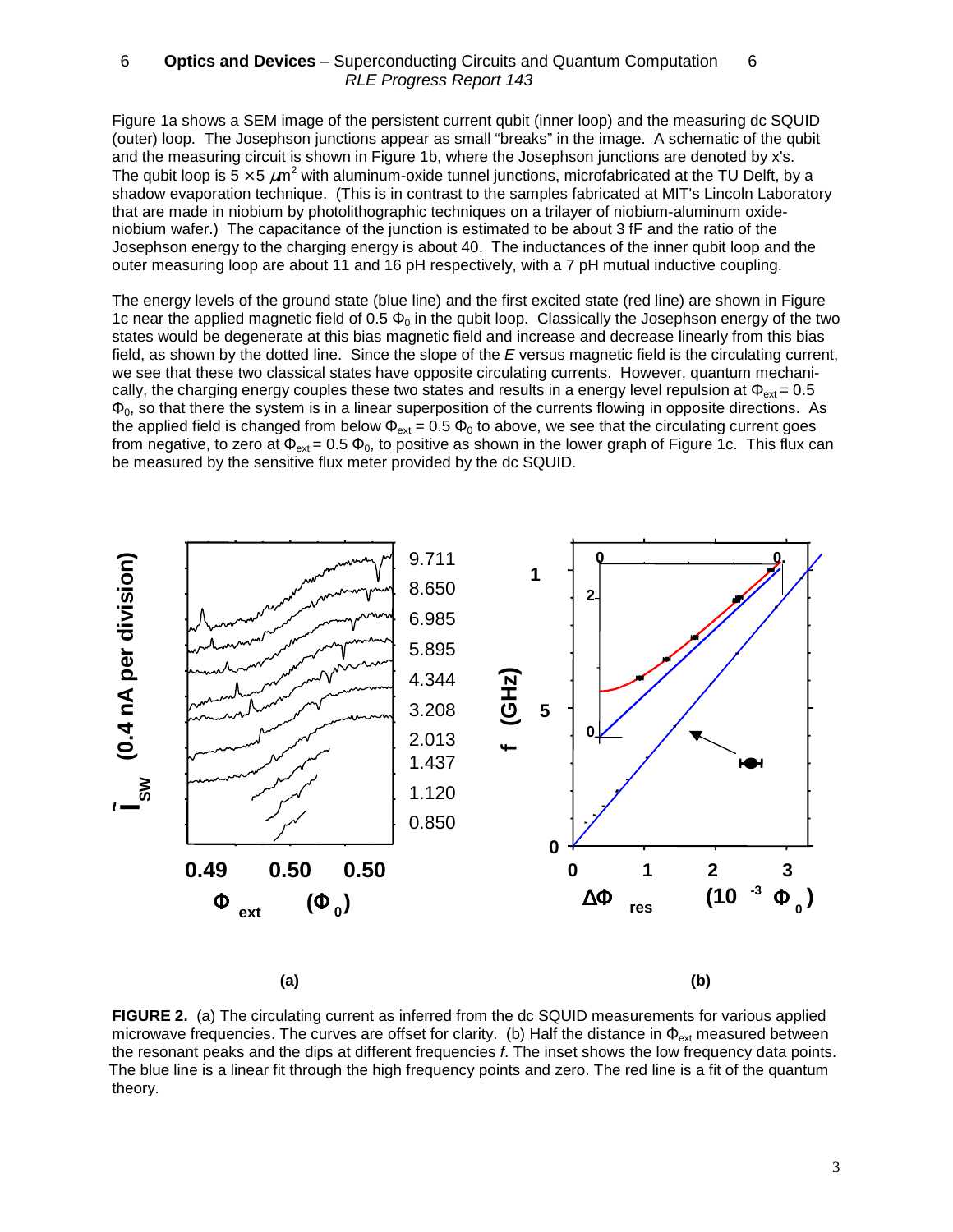Figure 2a shows the circulating current as inferred from the dc SQUID measurements for various applied microwave frequencies. The curves are offset for clarity, and each curve shows the expected change from negative circulating current at low applied flux, to zero at half a flux quantum, and then to positive current at higher flux. This clearly shows that the qubit has the change in flux profile expected of the ground state. When microwaves are applied at the energy difference matching the difference between the ground state and the first excited state, then a transition is induced from the ground state to the first excited state. These are shown by the resonant-like structures in each curve. A plot of the distance in  $\Phi_{\text{ext}}$  at the resonance from  $\Phi_{\text{ext}} = 0.5 \Phi_0$  is shown in the figure on the left. Quantum mechanically the energy is expected to follow the form

$$
\Delta E = \sqrt{[2I_{p}(\Phi_{ext} - 0.5\Phi_{0})]^{2} + (2V)^{2}}
$$

where  $I<sub>0</sub>$  is the circulating current and V is the tunneling matrix element between the two circulating current states at  $\Phi_{ext} = 0.5 \Phi_0$ . The inset shows a fit to the curve which gives an energy gap of about 600 MHz and a circulating current of about 500 nA as expected. These results are among the first experimental verification of the superposition of macroscopic circulating current states.

# **2. Integrated Superconducting Device Technology for Qubit Control**

# **Sponsors**

NSA and ARDA under ARO Grant DAAG55-98-1-0369 Lincoln Laboratory New Technology Initiative Program

# **Project Staff**

Daniel Nakada, Michael O'Hara, Dr. Karl Berggren<sup>1</sup>, Terence Weir<sup>1</sup>, Earle Macedo<sup>1</sup>, Richard Slattery<sup>1</sup>, Professor Terry Orlando

Quantum computing requires the time-dependent control and readout of qubit couplings. Critical to the project of quantum computing is therefore the integration of quantum devices with conventional superconducting digital and analog electronics that will be used to provide classical circuitry for control and readout functions of the quantum computer. The "classical" and "quantum" devices can be integrated using inductive coupling between chips bonded by a flip-chip process. There exists a classical electronics family based on superconductive electronics-Single Flux Quantum (SFQ) logic – having the capability of operating well above 100GHz clock speeds. Such devices can be used to execute many control operations before substantial decoherence occurs in the persistent current qubit – a feature that could benefit other solid-state qubit technologies with long coherence times. The flip-chip process is not limited to the field of quantum computing but has applications in any technology that would benefit from SFQ electronics.

\_\_\_\_\_\_\_\_\_\_\_\_\_\_\_\_\_\_\_\_\_\_\_\_

<sup>&</sup>lt;sup>1</sup>MIT Lincoln Laboratory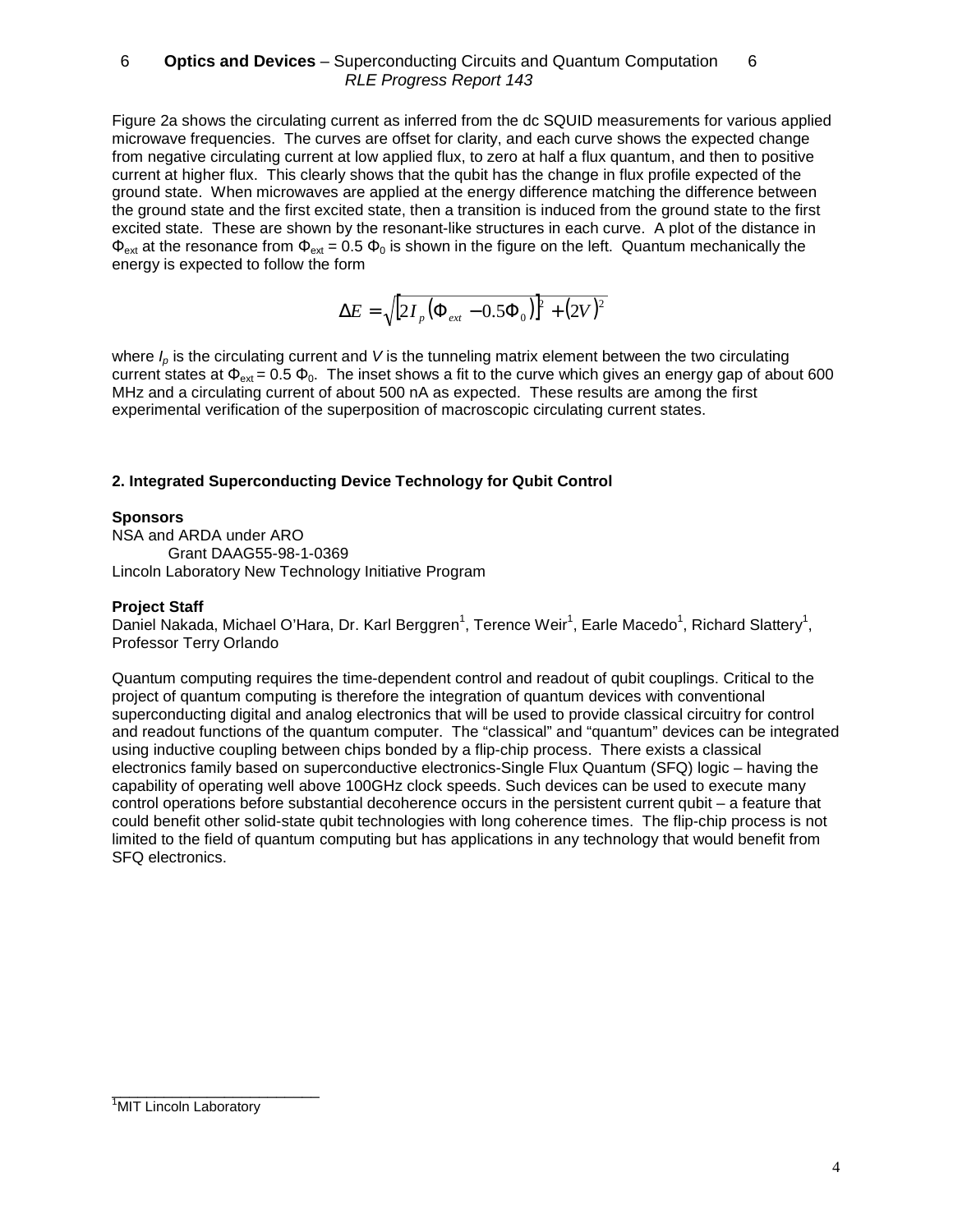

**FIGURE 3.** Cross section of a packaged chip. For our initial experiment, the "qubit" chip contained the transformer loop while the "control chip" included the control line and dc SQUID, coupled together via the transformer loop.

We have designed experiments to couple current magnetically from a carrier chip, onto a flipped chip (Figure 3), and back onto a different area of the carrier chip where the resulting magnetic field was sensed with a dc SQUID. The flipped chip lies less than 2µm above the carrier chip with less than 2µm of linear misalignment. The magnetic coupling between the current line and dc SQUID was enhanced due to the presence of a transformer loop on the flipped chip. To show this, we compared the effective mutual inductance between the control current and the dc SQUID with and without the presence of the flippedchip. For quantum computing implementation, the flipped chip would carry the qubits while the carrier chip will contain the control and readout circuitry for determining the state of the qubit.

Our next step will be to design SFQ circuitry for manipulation and control of the superposition states of the persistent current qubit. Using an on-chip oscillator, we propose using timed microwave pulses to excite the qubit from the ground state to the first excited state. We also plan to increase coupling between the carrier chip and flip-chip by improving alignment as well as decreasing the chip-to-chip distance. We hope our efforts demonstrating the control of a single qubit will be an initial step towards a full-scale quantum computer.

# **3. Resonant Cancellation of Off-resonant Transitions in a Multilevel Qubit**

**Sponsors** NSA and ARDA under ARO Grant DAAG55-98-1-0369

#### **Project Staff**

Lin Tian, Professor Seth Lloyd, Professor Johan E. Mooij<sup>1</sup>, Professor Frank K. Wilhelm<sup>1</sup>, Professor Terry Orlando

Off-resonant effects are a significant source of error in quantum computation. Physical qubits are not ideal two level systems, but have many higher levels that are irrelevant for the qubit operation. The offresonant transitions to the higher levels of a qubit during a gate operation is a particularly important form of intrinsic qubit error. Numerical simulation shows that this effect can introduce an error amplitude as

\_\_\_\_\_\_\_\_\_\_\_\_\_\_\_\_\_\_\_\_\_\_\_\_\_\_\_

 $1$  Delft University of Technology, The Netherlands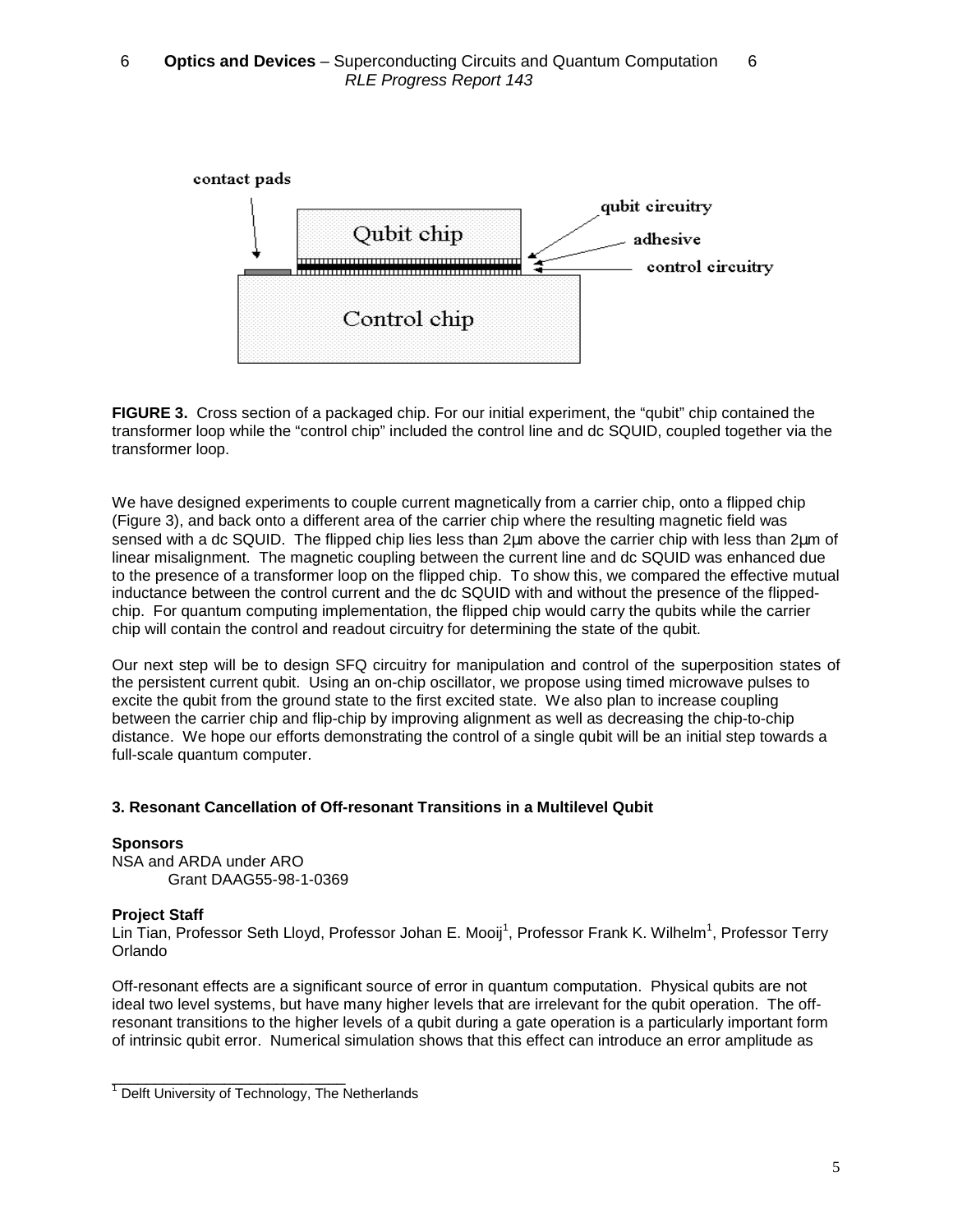high as 1% in the superconducting persistent current qubit, which is significantly higher than the noise from environmental fluctuations of the qubit.

To correct this error and accomplish quantum computation, we study the effect of the higher levels on qubit dynamics during qubit operation by a group theory approach. We prove that the errors can be completely avoided by applying a time varying operation Hamiltonian. The transformations on an N-level quantum system are described by the  $N^2$  dimensional compact Lie group  $U(N)$ . By applying controllable pulses of Hamiltonian H<sub>I</sub>, with  $[H_0, H_1]$ , any transformation in  $U(N)$  can be reached within N<sup>2</sup> number of pulses. This shows that the transformation on a given quantum system can be restricted to the lowest two levels with time varying pumping.

This study was then generalized to the qubit error resulting from the interaction between different qubits. Qubit interaction is necessary for operations such as a CNOT gate that is necessary for the universal set of quantum gates of quantum computation. But qubit interaction also introduces operational errors by additional transition matrix elements during gate operations. By mapping the interacting qubits as a multilevel quantum system with higher levels, the same method can be applied to correct the errors in the coupled qubit system.

By extending the idea of dynamic pulse control by Viola and Lloyd, we designed a pulse sequence that cancels the leakage to the higher levels to arbitrary accuracy with O(N) number of pulses, N being the number of higher levels. This approach exploits "bang-bang" control techniques where the dynamics of the qubit and its environment is manipulated by fast pulses that flip the qubit state. With the influence of the environment being averaged out, the qubit evolves in the error-free subspace. This method relies on the ability to apply the pulses rapidly compared with the correlation time of the environment. This is an open loop control method.

In the proposed method, we apply resonant pulses between different eigen-levels to cancel the unwanted off-resonant transitions to the higher levels. All the pulses applied have the same time duration. By adjusting the amplitudes and phases of the pulses, the leakage to higher levels can be completely suppressed at the end of the operation. Since all the pulses in this sequence have the same pulse length, they can be combined into one pulse with slightly different parameters. This method for protecting quantum information is complementary to quantum error correcting codes and the `bang-bang' technique mentioned above. Like the bang-bang method, it has the advantage that it does not require extra qubits to enact. The proposed method protects against a different class of errors from those corrected by the methods of Viola, however. Dynamic pulse control can be used in conjunction with quantum error correcting codes and bang-bang decoupling methods.

#### **4. Relaxation of a Coherent Quantum System During Premeasurement Entanglement**

#### **Sponsors**

NSA and ARDA under ARO Grant DAAG55-98-1-0369

#### **Project Staff**

Lin Tian, Professor Seth Lloyd, Professor Johan E. Mooij<sup>1</sup>, Frank K. Wilhelm<sup>1</sup>, Caspar H. van der Wal<sup>1</sup>, Professor Leonid Levitov, Professor Terry Orlando

Recent experiments on superconducting loops have demonstrated macroscopic quantum effects. These experiments used a dc SQUID to measure the magnetic flux generated by the persistent currents of the macroscopic quantum states. Due to the inductive interaction between the qubit and the SQUID, the relaxation and dephasing of the qubit are limited by the entanglement with the measurement device as well as its coupling to the solid-state environment. We studied the effect of the meter (SQUID)

\_\_\_\_\_\_\_\_\_\_\_\_\_\_\_\_\_\_\_\_\_\_\_\_\_

 $1$  Delft University of Technology, The Netherlands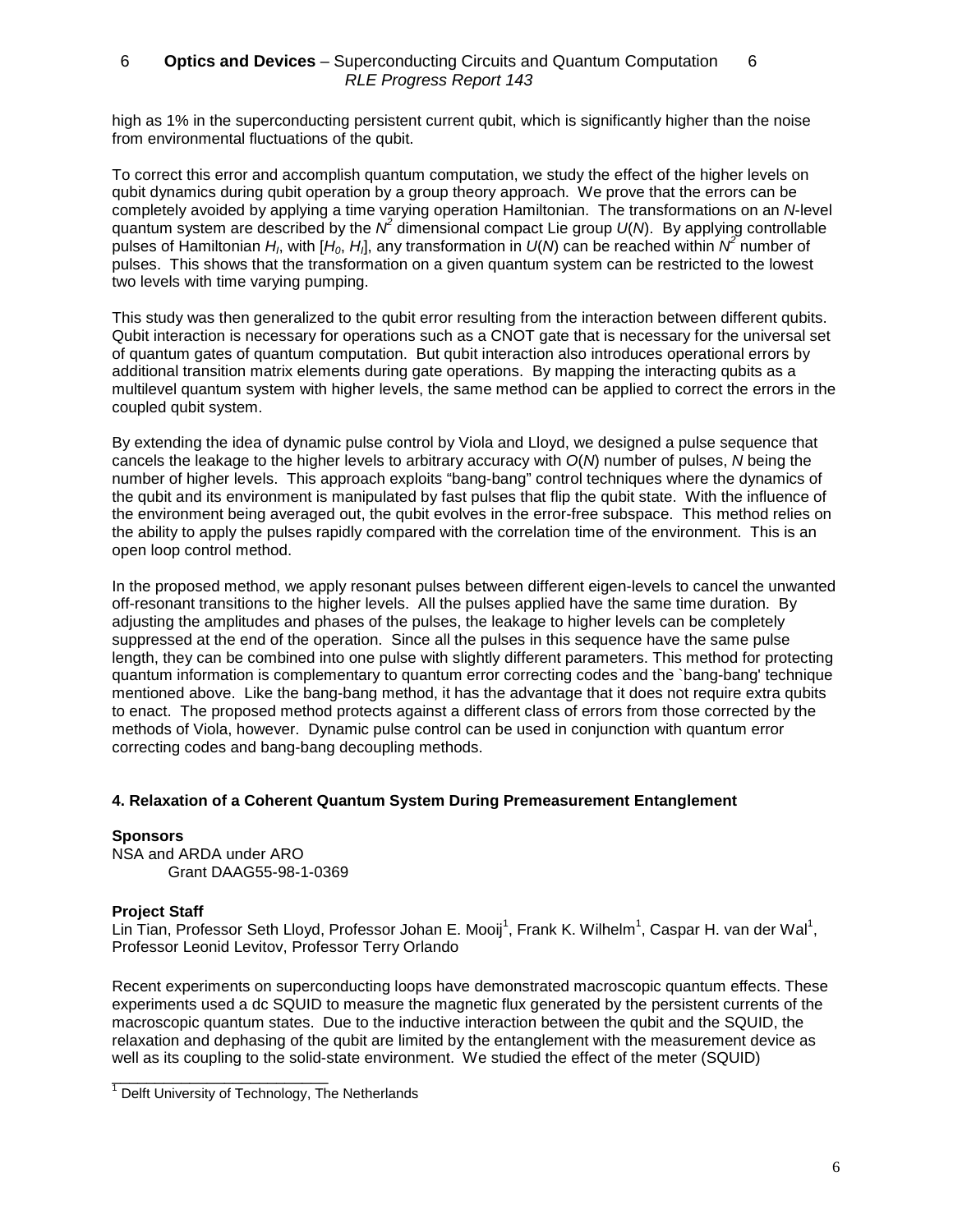environmental spectrum density on the qubit dynamics within the spin-boson formalism. The results can be applied to optimizing the measurement circuit for the best measurement efficiency.

As the ramping current to the dc SQUID increases, the interaction between the qubit and the dc SQUID entangles the qubit state and the SQUID state. This entanglement brings indirect interaction between the qubit and the SQUID environment and introduces additional noise to the qubit. As this interaction does not commute with the qubit Hamiltonian, it influences the qubit dynamics non-trivially. The effective spectrum density seen by the qubit is renormalized due to the presence of the meter degrees of freedom and has a different shape from the spectrum density seen by the meter.

The qubit dynamics can be described within the master equation approach when the interaction with the environment is weak. From this approach the relaxation and decoherence of the qubit, also called the transversal relaxation and the longitudinal relaxation rates, are described by the spectrum density of the environment. As the inductive interaction induces a  $\sigma_z$  interaction between the qubit and SQUID environment, the qubit Hamiltonian  $H_0$  has non-commuting  $\sigma_x$  component with the  $\sigma_z$  interaction, a transversal interaction that flips the qubit and eventually relaxes the it in the qubit eigen basis is created.

This transversal interaction depends on both the tunneling between the two localized qubit states and the inductance coupling quadratically. With the renormalized spectrum density, the qubit is damped strongly by the SQUID environment. This effect prevents the measurement of the coherent oscillation between the macroscopic states with the current experimental setup.

Our study also suggests that by engineering the measurement circuit, we can optimize the spectrum density seen by the qubit and minimize the relaxation of the qubit due to various environmental fluctuations. Within the theoretical framework, various designs can be analyzed and compared.

#### **5. Inductance Effects in the Persistent Current Qubit**

#### **Sponsors**

NSA and ARDA under ARO Grant DAAG55-98-1-0369

#### **Project Staff**

Donald S. Crankshaw, Professor Terry Orlando

In the original description of the persistent current qubit, the inductance was neglected in the energy level calculations. The effects of the small inductance in the PC qubit can be included by using a perturbative approach. This technique simplifies the numerical calculations by reducing the dimensionality of the Schrödinger equation that must be solved. Consider a circuit with b branches, each with a Josephson junction, connected at n nodes to form  $m$  meshes (loops). In general, the dimensionality of the Schrödinger equation for such a circuit is  $b=n+m-1$ . If the inductance of each mesh is small so that  $\beta_1$  <<1, the energy levels can be calculated by ignoring the inductances (i.e., setting  $\beta_1=0$ ). The dimensionality of the resulting Schrödinger equation is the number of independent nodes  $n-1 < b$ . Moreover, we find that the Hamiltonian can be written in the form

$$
H_b = H_n(\Theta_n) + H_m(I_m) + \Delta H(\langle \Theta_n \rangle, \langle I_m \rangle).
$$
 (2)

The full Hamiltonian,  $H_b$ , of b variables is written in terms of three Hamiltonians: the first,  $H_n(\beta_n)$ , is of the form of what one would write with  $\beta_1=0$ , and has n-1 node variables  $\beta_n$ . H<sub>n</sub>(β<sub>n</sub>) is periodic in each of these variables. The second,  $H_m(I_m)$ , is of the form of a simple harmonic oscillator of the m mesh (circulating) current variables. The last term is a correction term that can often be neglected in calculating the energy levels. If we can separate the Hamiltonian this way, the mesh Hamiltonian and the correction term are easily solved analytically (since one is a simple harmonic oscillator and the other is calculated from the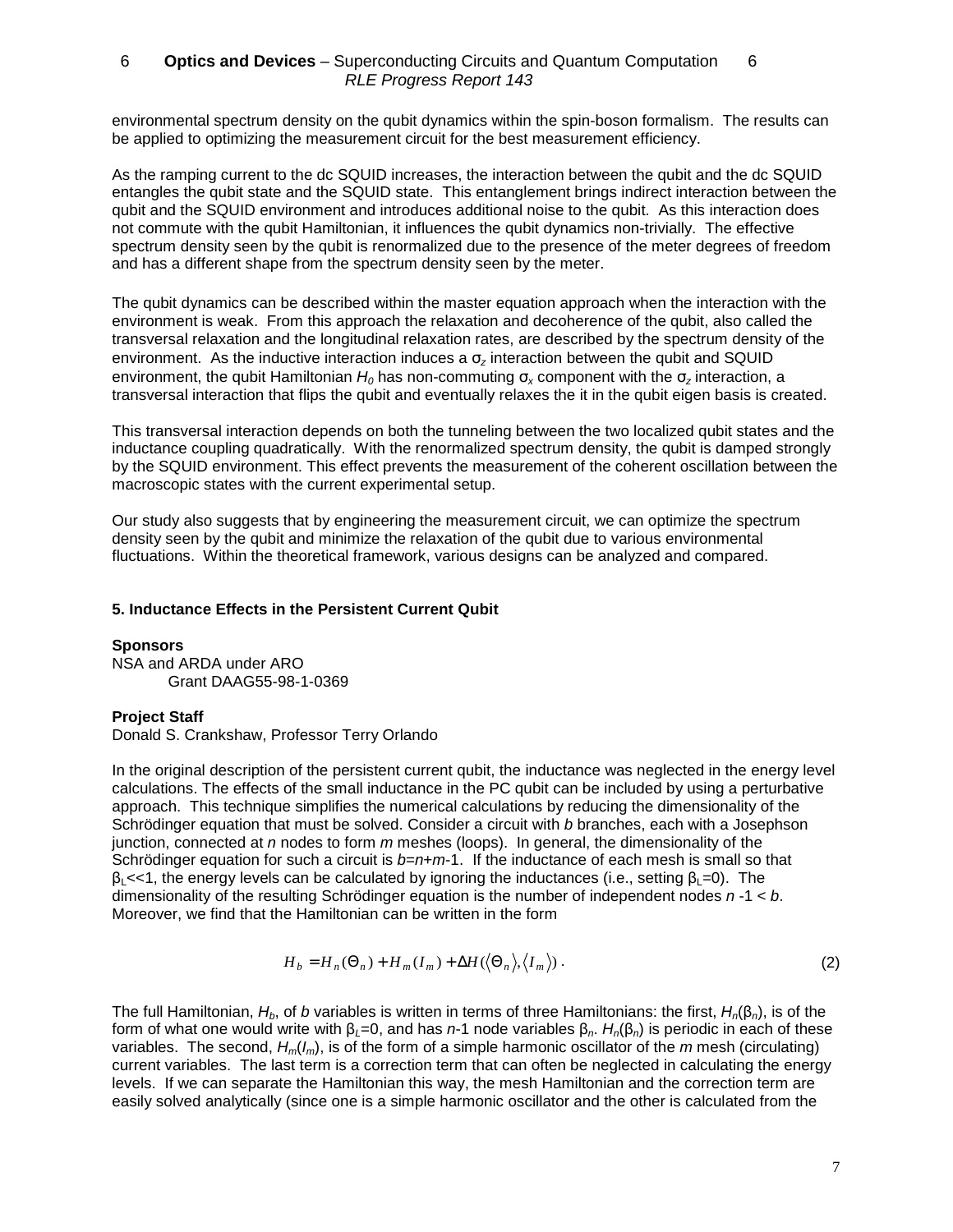expectation values of the other Hamiltonians' variables), leaving only the node Hamiltonian, which has a lower dimensionality than the branch Hamiltonian and is periodic in all its variables. This is solved numerically. (This reduces the computational time of O(N<sup>b</sup>) for H<sub>b</sub> to O(N<sup>n-1</sup>), O(m), and O(nN+m) for the terms H<sub>n</sub>, H<sub>m</sub>, and ∆H respectively, where N is the number of discretized elements of the quantum phase variables.)

When the qubit is modeled in a way to facilitate this derivation (see Figure 4), it reduces to the simplified equation

$$
E = E_q(f) + (n + \frac{1}{2})\hbar\omega_0 -
$$
  

$$
\frac{1}{2}L_m I_c^2 \left(\frac{\alpha}{1 + 2\alpha}\right)^2 \left(\sin\left(2\tilde{\Theta}_m + 2\pi f\right)\right) - \left(2\cos\Theta_p \sin\tilde{\Theta}_m\right)^2.
$$
 (3)

The first term is the original, zero inductance solution to the qubit energy, the second term is the harmonic oscillator of the circulating current variables, and the final term is the correction term. The result for a realistic value of the qubit inductance is shown in Figure 4, which indicates that the deviation from the zero inductance solution in negligible.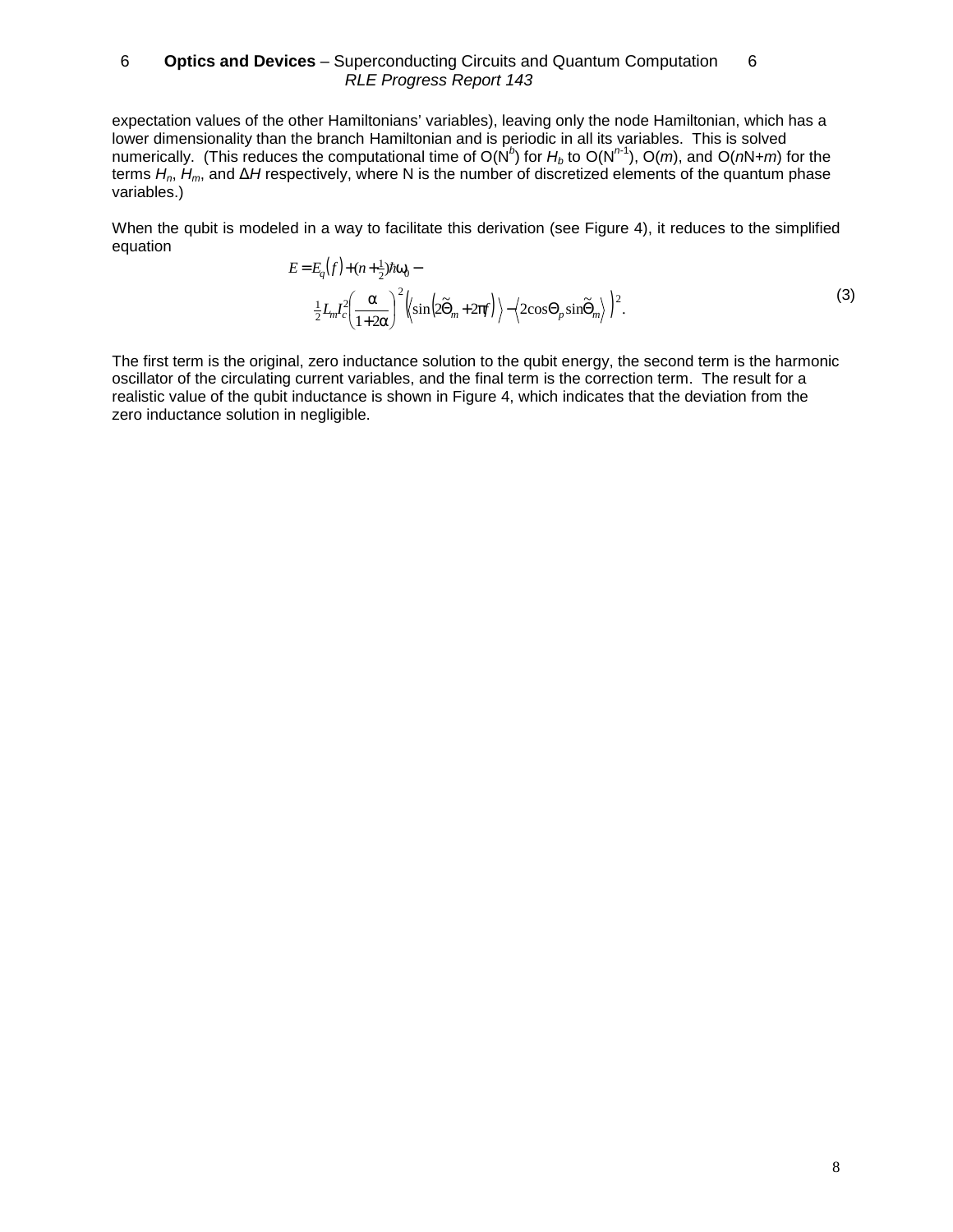

(a)



(b)

**FIGURE 4.** (a) The circuit used to derive the PC qubit Hamiltonian with inductance. (b) A comparison of PC qubit with and without a small inductance. The  $β$ <sub>L</sub> was chosen to reflect the estimated geometric inductance of the fabricated qubit. The region shown in the diagram is that used for quantum computation.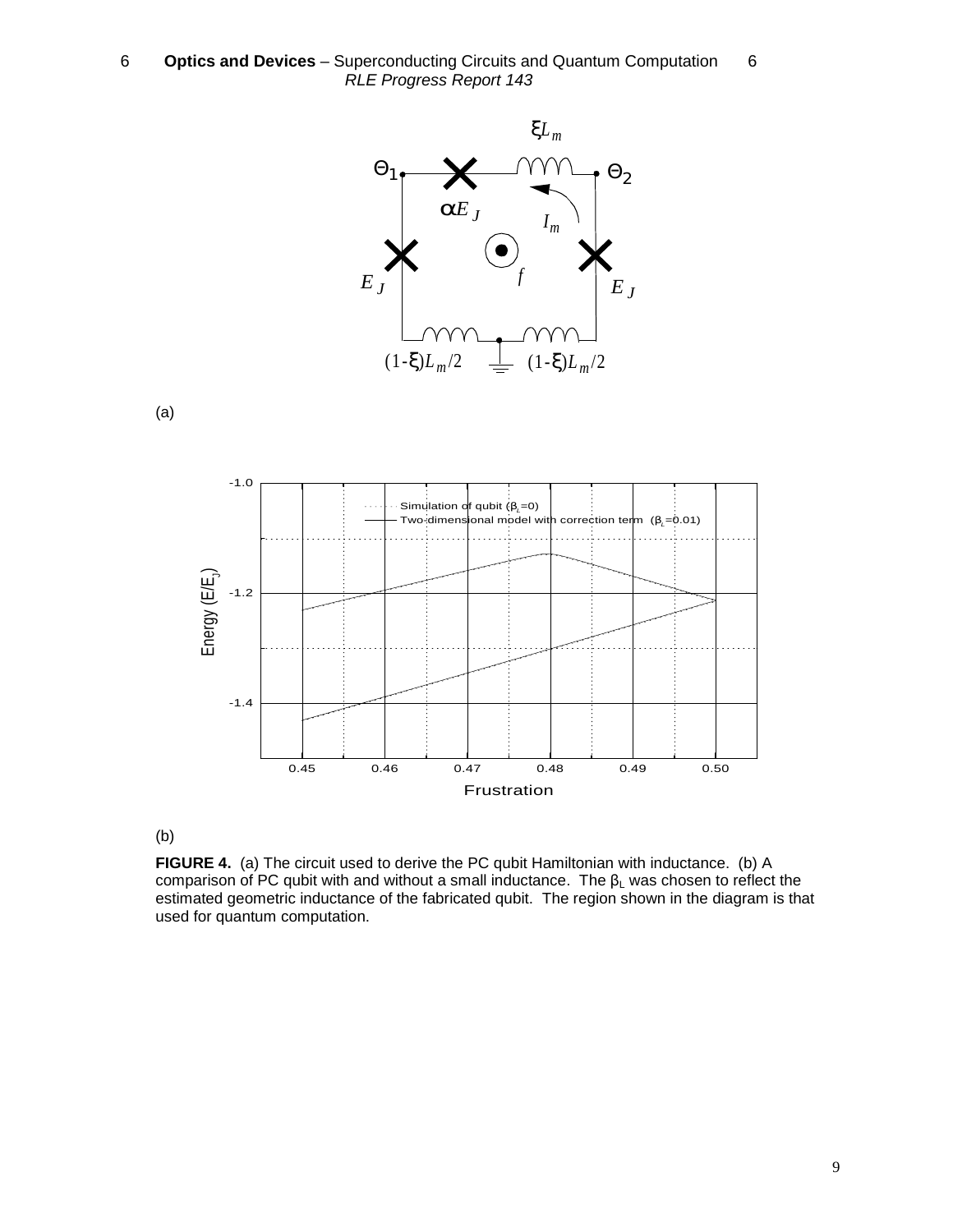# **6. Engineering Josephson Oscillators**

### **Sponsors**

National Science Foundation Grant DMR 9988832 NSA and ARDA under ARO Grant DAAG55-98-1-0369

# **Project Staff**

Donald S. Crankshaw, Dr. Enrique Trías, Professor Terry Orlando

As the telecommunications revolution pushes for denser utilization of the spectrum, there is a need to develop inexpensive sources and detectors that operate in the 100 GHz to several THz range. It is precisely in this range that Josephson junctions provide an almost ideal solid state, current controllable source.

Arrays of junctions provide for relatively large power but due to non-linearities they can exhibit diverse complex spatiotemporal patterns. Experiments, simulations, and analysis were performed on a broad range of discrete arrays of Josephson-junction oscillators in order to understand their ability to produce coherent radiation. Networks ranging from single square and triangular plaquettes to one- and twodimensional arrays were studied. In each array, the junctions are identical, and the arrays are driven by dc bias currents. Although few analytical results are known for these systems, we study the technically interesting solutions which can be represented as traveling waves. It is in this mode that the devices can be used as submillimeter wave sources.

Using the mathematical technique of harmonic balance it is possible to create an equivalent linear circuit of a Josephson network that is operating in a traveling wave mode. Though the non-linearity of the system allows for mixing of all the harmonics, in underdamped systems we find that the first harmonic is orders of magnitude stronger than the rest. In general, any variable can be decomposed in terms of its dc and ac spectrum. If we further restrict the ac component to a single frequency as suggested by our simulations, then the branch current and voltage across a junction can be written as:

$$
I = I_{DC} + i_{ac}e^{j\alpha t}
$$
  
\n
$$
V = V_{DC} + v_{ac}e^{j\alpha t}
$$
  
\n
$$
I_c = e^{jk},
$$
  
\n
$$
I_M = \frac{v_{ac}}{j\omega} \frac{e^{-jk}}{2}.
$$

(3)

Our equivalent circuit then consists of a dc bias circuit and a mixing circuit that creates the first harmonic. Figure 5 depicts the equivalent circuit. Here k represents the phase difference between the first harmonic and the rotating part of the Josephson oscillation, and the mixing current,  $I_M$ , represents the nonlinear interaction between them. This equivalent circuit makes it possible to use powerful circuit theoretic tools to understand a Josephson network.

This model has been used to design a matched load detector. A Josephson junction can be used to detect and measure power, and designing a detector to match the impedance of an array allows us to measure the power produced by the array. As shown in Figure 6, experiments measuring the power which an array of 54 overdamped junctions delivers to an impedance match load attest to the usefulness of our model, giving a strong qualitative correlation between the predicted and measured power for varying magnetic flux (measured in units of frustration, the number of flux quantum per unit cell).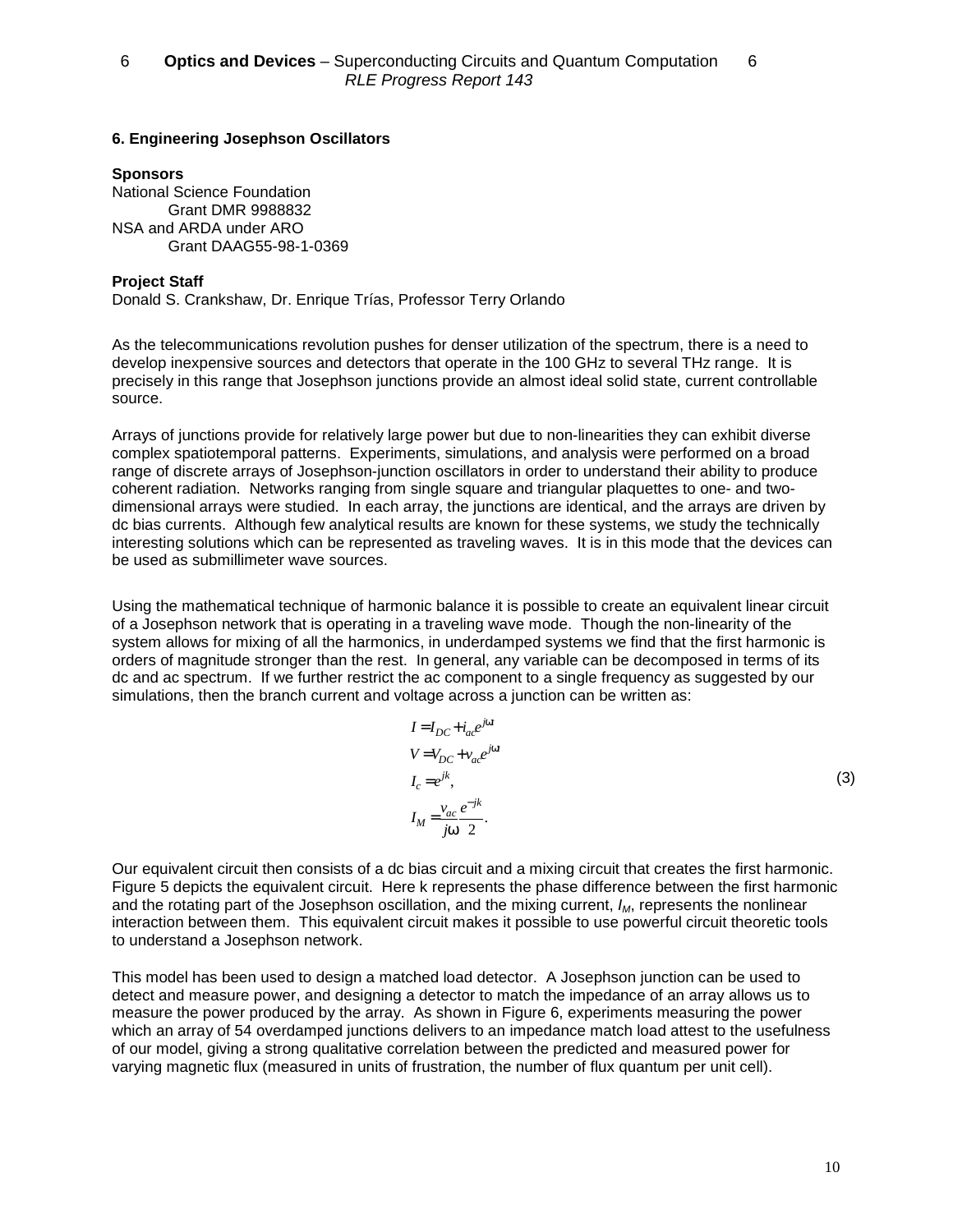Currently, much of our oscillator work is designed to drive quantum circuits, such as the qubit and the quantum ratchet. The oscillators designed for this work are less focused on maximum power than minimum decoherence, meaning that designs may benefit from deliberately unmatched impedances. The exacting requirements of this application further test the accuracy of our model in a challenging regime.



**FIGURE 5.** Equivalent circuit for a Josephson junction in a voltage state and with a single harmonic. Nonlinearity is captured by  $I_M$  which is a mixing current that describes the interaction between the rotating Josephson phase and its first harmonic.



**FIGURE 6.** The power produced by the array, experimental measurements compared to nonlinear simulation and linear circuit model predictions. The array is biased at  $V_{\text{arr}} = 0.1035$  mV.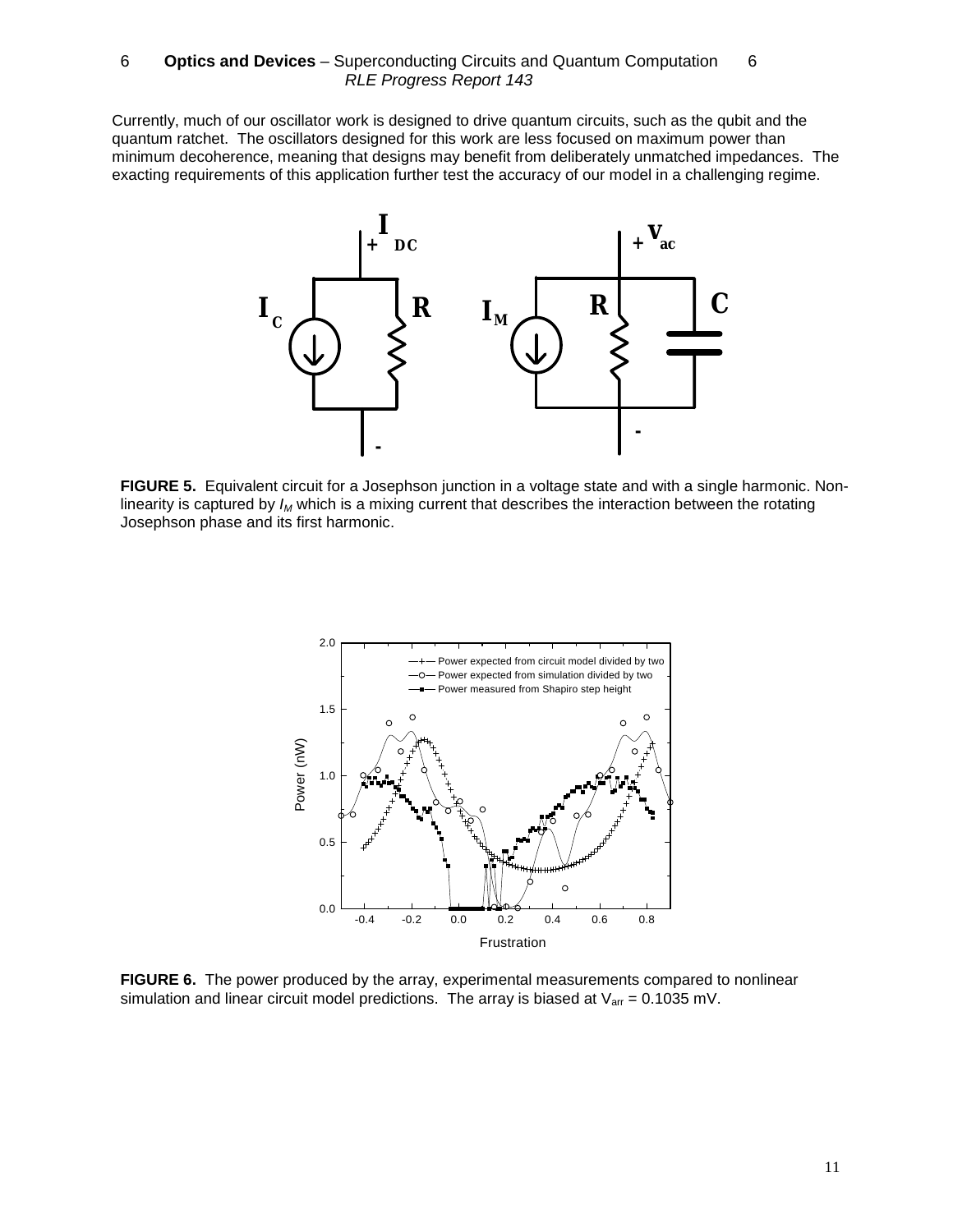# **7. Vortex Ratchets**

### **Sponsorship**

National Science Foundation Grant DMR 9988832

# **Project Staff**

Dr. Kenneth Segall, Dr. Enrique Trías, Dr. Juan J. Mazo, Dr. Fernando F. Falo, Professor Terry Orlando

Disorder and noise are not always undesirable in physical systems. An interesting, almost counterintuitive result is obtained when one studies the transport of a Brownian particle in an asymmetric potential. Under certain circumstances these systems can display net particle transport, despite the absence of any gradients. Originally proposed by Feynman, these systems with a so-called "ratchet" potential display a unique variety of behavior and suggest several possible applications. Ratchets were initially proposed as a model for molecular motors in biological organisms, and more recently as a model system in studying dissipative and stochastic processes in nanoscale devices. Ratchets have also been proposed as voltage and current rectifiers in cryogenic circuits, as devices for phase separation, and for a method of flux cleaning in superconducting thin films. A ratchet mechanism has also been proposed as a method to prevent mound formation in epitaxial film growth.

A ratchet potential is a periodic potential which lacks reflection symmetry (in 1D  $V(x)$  not equal to  $V(-x)$ , see Figure 7). A consequence of this symmetry breaking is the possibility of rectifying non-thermal or time correlated fluctuations. This can be understood intuitively. In Figure 9, it takes a smaller dc driving force to move a particle from a well to the right than to the left. In other words, the spatial symmetry of the dc force is broken. When driven out of equilibrium, such as under an ac drive or time-correlated noise, particles show net directional motion in the smallest slope direction. This effect can be studied theoretically and used in devices in which selection of particle motion is desired.

In Josephson-junction parallel arrays, kinks (or vortices) behave as particles in which this idea of Brownian rectification can apply. The applied current is the driving force. The potential is determined by the size and geometry of the junctions in the array. If the potential has the form of a ratchet potential, then the current needed to move the kink in one direction is different than the current to move it in the opposite direction.

We have designed, fabricated and measured circular parallel arrays (rings) in order to study the motion of kinks through a ratchet potential. Figure 8 shows typical IV's for the different measured rings. Figure 8 (a) is for a regular ring with a single trapped vortex. The IV is symmetric with respect to applied current direction. As the current is increased from zero the voltage remains at zero, which implies that the vortex is pinned. As the current increases beyond the depinning value, a voltage is developed, implying that the kink is now moving around the ring. At higher currents voltage steps develop, which are resonances between the moving vortex and the electromagnetic modes of the ring. Figure 8 (b) is a ring where the junctions have alternating critical currents. We again see that the IV is symmetric with respect to current direction and that there are voltage steps. Figure 8 (c) is a ring with alternating areas. The characteristics are similar to that of ring 8 (b). Since for these three rings the depinning current is the same in the positive and negative direction, we can infer that the kink is traveling in a symmetric pinning potential. This was expected from our models.

Figure 8 (d) shows an IV for the ring with both alternating critical currents and areas. The IV of this ring is qualitatively different from the other rings. We see that the depinning current in the positive direction is ~65% of the depinning current in the negative direction. Such a difference implies that the kink is traveling in a ratchet potential. We also note that there are different voltage steps excited in the up and down direction.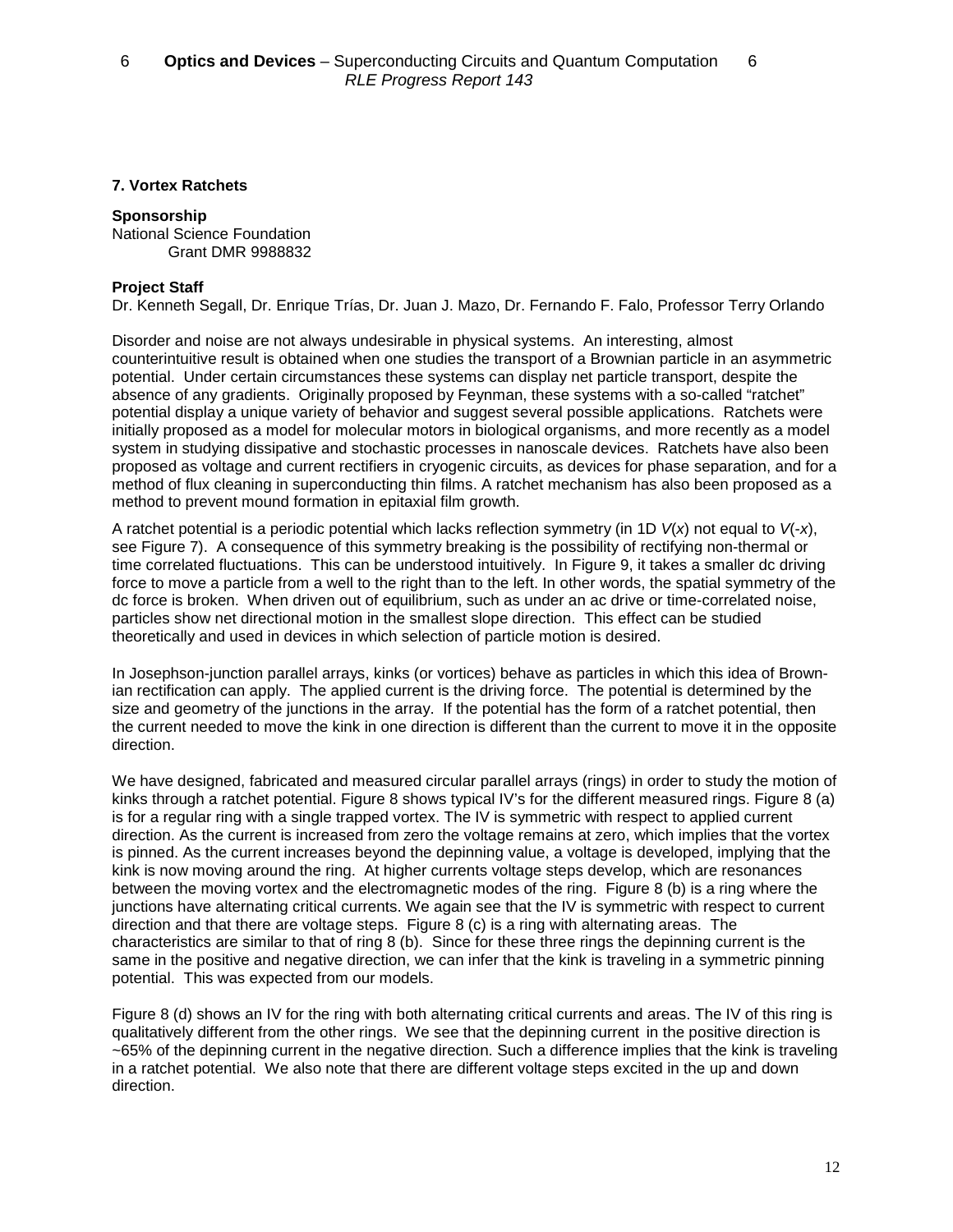We have measured the depinning of trapped kinks in this ratchet potential and compared it with the other circular arrays. We find experimentally and numerically that the depinning current depends on the direction of the applied current only in the ratchet ring. We also find other properties of the depinning current versus applied field, such as a long period and a lack of reflection symmetry, which we can explain analytically. In future experiments we plan to drive the system out of equilibrium with an ac current, and look for the directed transport of the kinks. Such experiments will begin to verify the essential predictions of ratchet behavior.



FIGURE 7. Example of a ratchet potential. The particle sitting on the well requires less force to move through the first peak to the right than to move to the left. Therefore, there is a preferred direction of motion.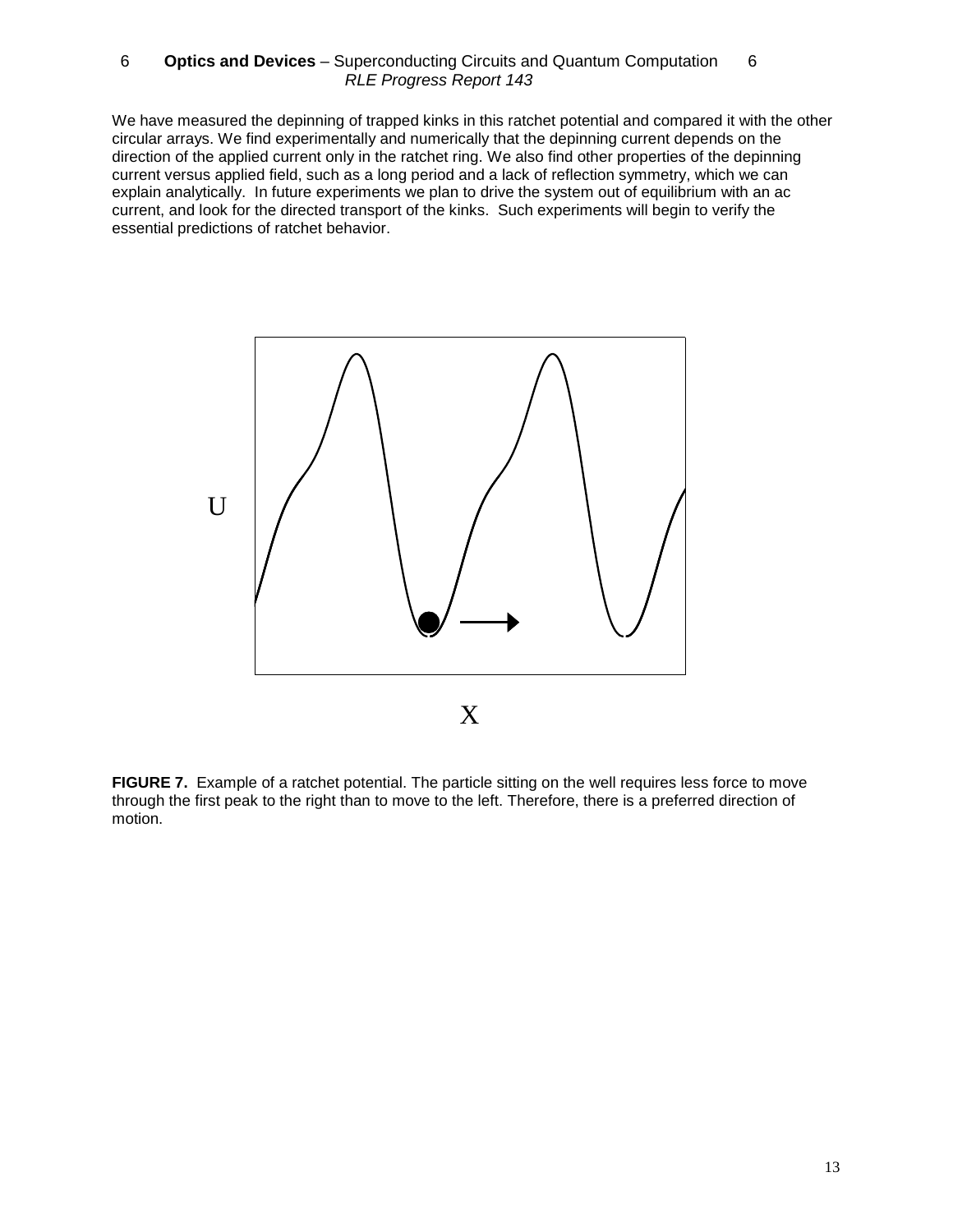

**FIGURE 8.** Sample IV curves for the four measured rings. Rings (a), (b), and (c) have symmetric IV's as the current is swept in the positive and negative direction. The measurements correspond to  $M=1$ . Ring (d) is the ratchet ring as can be seen from the difference in the depinning current in the positive and negative direction.

#### **8. Discrete Breathers in Josephson Arrays**

#### **Sponsors**

National Science Foundation Grant DMR 9988832 Fulbright/MEC Fellowship

#### **Project Staff**

Dr. Kenneth Segall, Dr. Juan J. Mazo, Dr. Enrique Trías, Dr. Alexander Brinkman, Professor Terry Orlando

Linear models of crystals have been instrumental in developing a physical understanding of the solid state. Many thermodynamic properties, transport properties and photon interaction properties of a crystal can be understood by modeling it as an atomic lattice with fixed harmonic interactions. Certain properties of solids, however, cannot be understood in this model. In describing thermal expansion, for example, one often finds that the elastic constants of the atomic interactions depend on temperature or the volume so as to make their interaction non-linear. The usual approach in treating these so-called anharmonic effects is to use a generalized Taylor expansion for the lattice interaction that includes more than just the harmonic term.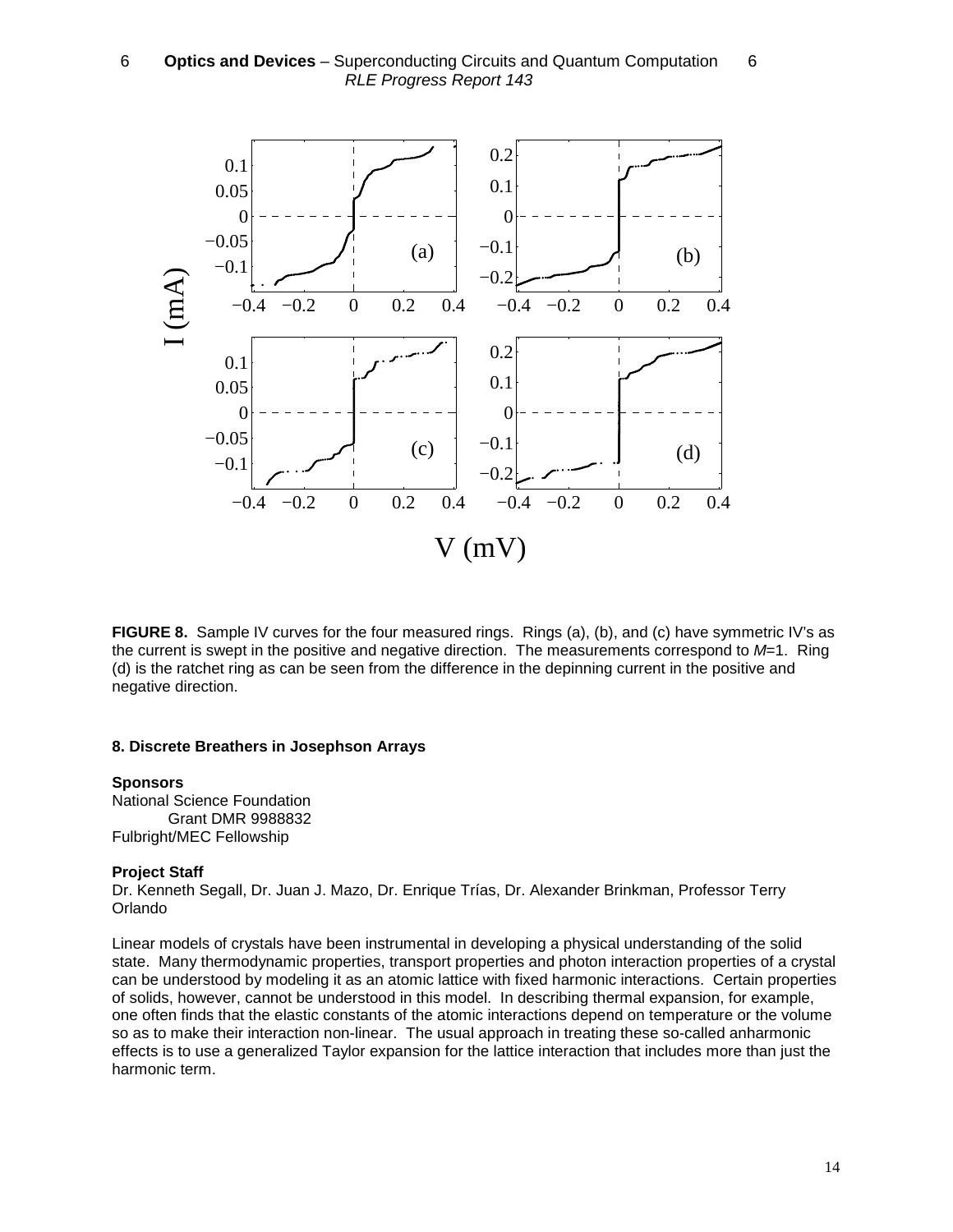Until quite recently anharmonic effects were studied as perturbations to the fully solvable harmonic model, which uses extended plane waves as its basis. Then it was discovered that the non-linearity may lead to localized vibrations in the lattice that are not adequately described by a plane wave approach. These intrinsically localized modes have been termed discrete breathers because their amplitudes oscillate around a few sites in the lattice and do not depend on impurities for their localization. Discrete breathers have been shown to be generic modes in many non-linear lattices, hence they have been the object of great theoretical and numerical attention. However, until recent work by our group (and one other) they had yet to be detected in any experiment.

We have designed experiments to detect localized modes (discrete breathers) in Josephson-junction anisotropic ladder arrays biased by dc external currents. We have done numerical simulations of the dynamics of such ladders at experimentally accessible values of the parameters of the array. We have also developed a method for exciting a breather in the array and detected their existence experimentally. We distinguish between two families of solutions which present different voltage patterns in the array. Both types are robust to random fluctuations and exist over a range of parameters values and array sizes.

Our anisotropic ladders (see Figure 9) contain junctions of two different critical currents:  $I_{ch}$  for the horizontal junctions and  $I_{cy}$  for the vertical ones. The anisotropy parameter h can then be defined as  $h=I_{ch}/I_{cv}$ . The horizontal junctions act as the coupling term between the vertical junctions. The dependence of a junction's current is sinusoidal with the phase; hence the interactions of the vertical junctions are anharmonic, with h serving as the measure of interaction strength. Figure 9 shows schematically two simple localized modes. The arrows indicate junctions that are rotating. All the other junctions librate at their equilibrium points. Type A breathers [Figure 9 (a)], are characterized by one vertical and two horizontal rotating junctions; type B breathers [Figure 9 (b)], are characterized by one vertical and four horizontal rotating junctions.

Since a rotating junction outputs a dc voltage, the breather solutions can easily be detected by measuring the average voltage of the different vertical and horizontal junctions. Figure 10 shows a typical result. We prepare the system in an initial condition with a breather located in the middle junction of the array (number 5) at  $I_a = 1.4$  mA. We then decrease the applied current slowly. We start with the signature measurement of the breather: junction five is rotating at  $V_g$  while the neighboring junctions,  $V_4$  and  $V_6$ , are at zero voltage. The horizontal junctions,  $V_{4T}$  and  $V_{5T}$ , have the expected value of  $V_{\alpha}/2$ . As the current is decreased the breather persists until 0.8 mA, at which point the single-site breather destablizes, creating a two-site breather. We are currently investigating the properties of single-site and multi-site breathers in these Josephson lattices.

In addition to studying the discrete breathers themselves, we can also study how they interact with nonlocalized excitations such as vortices. We have fabricated arrays with paramaters that should allow for the simultaneous existence of a breather and a vortex. We have simulated numerically their interaction and find that the breather acts as a pinning center for the vortex motion. The pinned vortices become trapped in a potential well with an activation energy of about 22 Kelvin. We are currently working to verify these predictions experimentally.

Just as the discovery of soliton solutions led to the deeper understanding of non-linear systems and to subsequent applications outside the solid state community, it is hoped that the study and measurement of discrete breathers will add a new tool with which to further unlock mysteries of complex non-linear systems.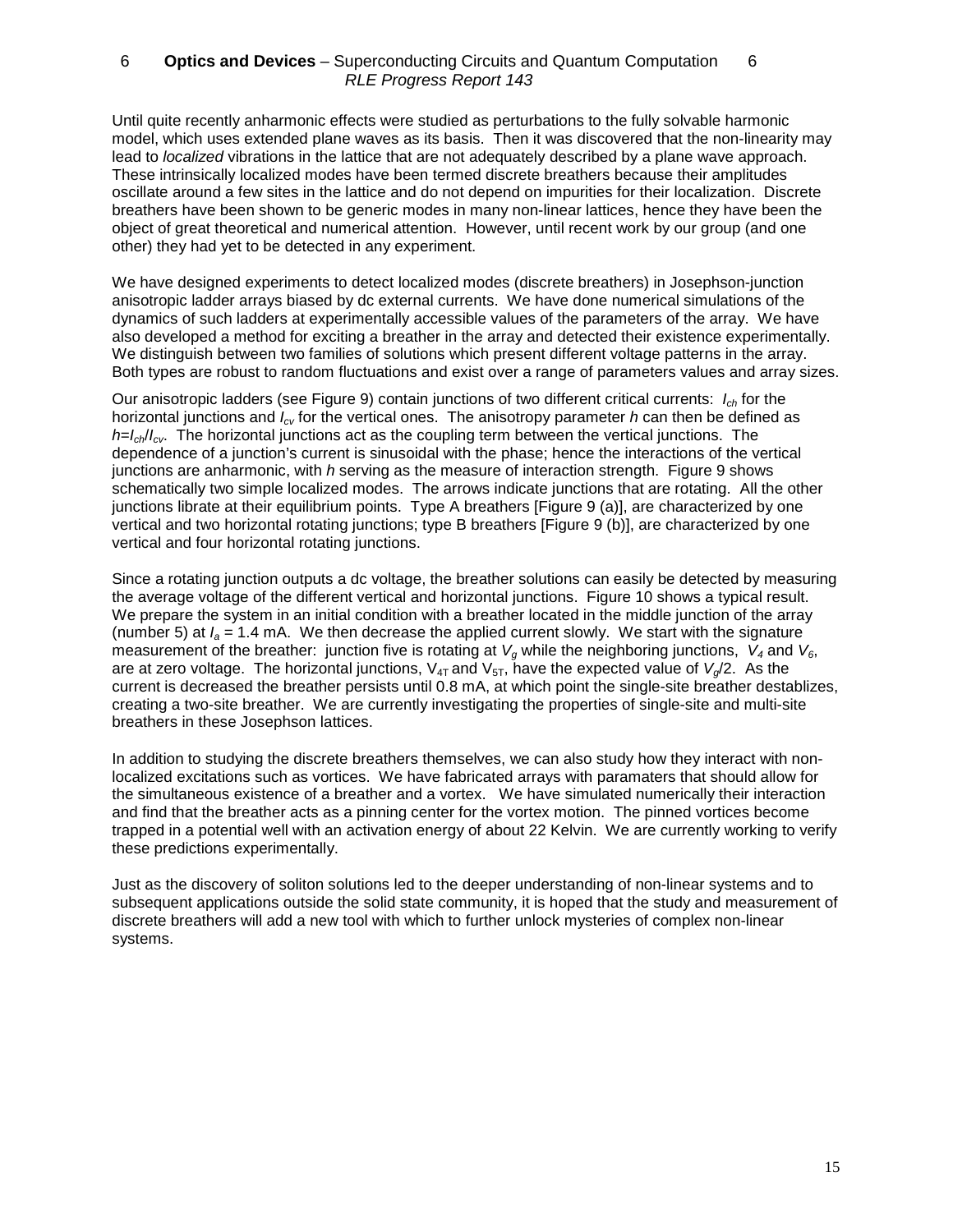

**FIGURE 9.** Schematic picture of breather solutions in ladder array: type A (a) and type B (b) breathers. Arrows are associated with rotating junctions.



**FIGURE 10.** Measured time-averaged voltages of five junctions in the center of an array as the applied current is decreased. We have biased the ladder at 1.4 mA and excited a breather. Then the applied current is decreased.